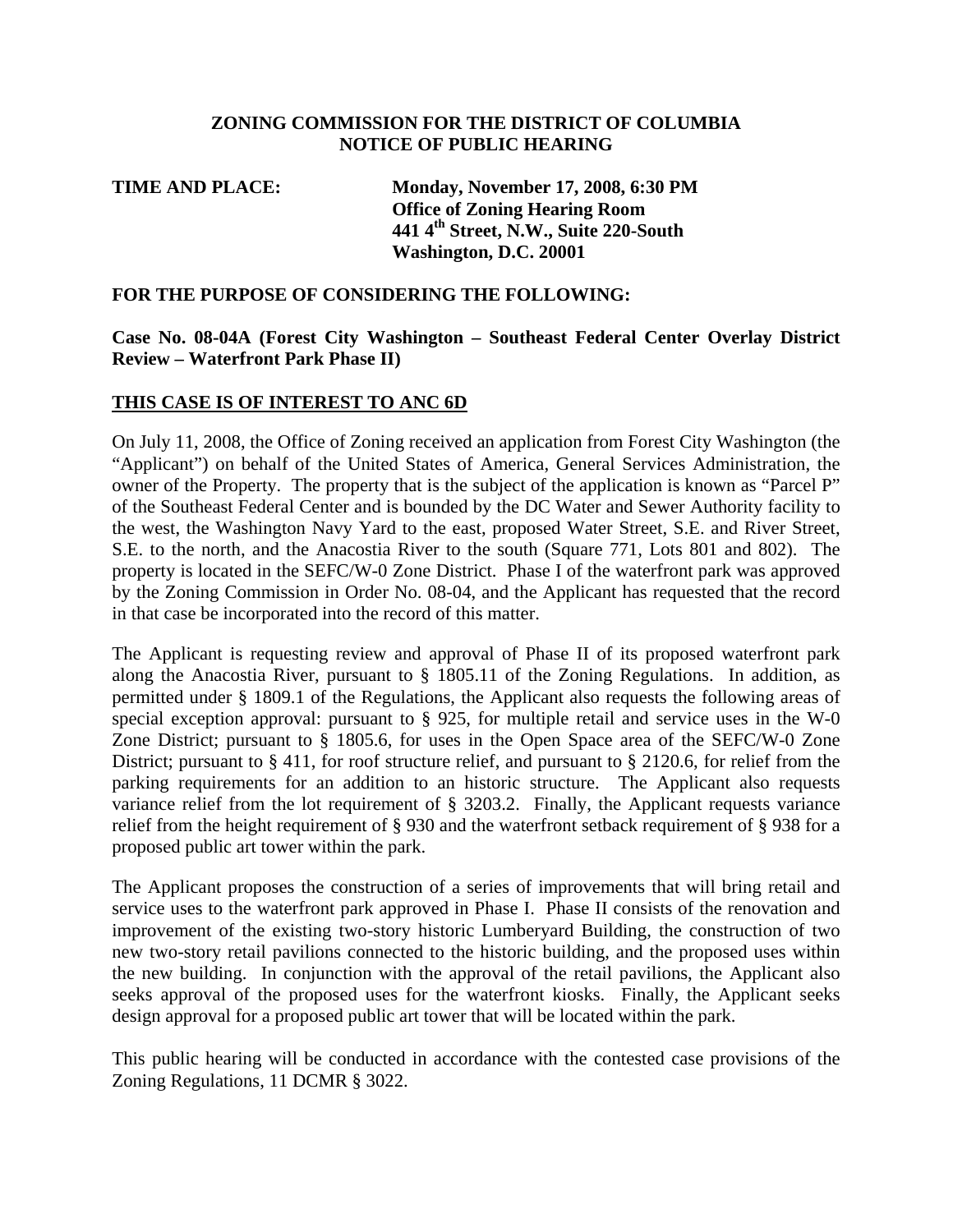#### **How to participate as a witness.**

Interested persons or representatives of organizations may be heard at the public hearing. The Commission also requests that all witnesses prepare their testimony in writing, submit the written testimony prior to giving statements, and limit oral presentations to summaries of the most important points. The applicable time limits for oral testimony are described below. Written statements, in lieu of personal appearances or oral presentation, may be submitted for inclusion in the record.

#### **How to participate as a party.**

Any person who desires to participate as a party in this case must so request and must comply with the provisions of 11 DCMR § 3022.3.

A party has the right to cross-examine witnesses, to submit proposed findings of fact and conclusions of law, to receive a copy of the written decision of the Zoning Commission, and to exercise the other rights of parties as specified in the Zoning Regulations.

Except for the affected ANC, any person who desires to participate as a party in this case must clearly demonstrate that the person's interests would likely be more significantly, distinctly, or uniquely affected by the proposed zoning action than other persons in the general public. Persons seeking party status **shall file with the Commission, not less than fourteen (14) days prior to the date set for the hearing, a written statement containing the following information:**

- (a) The person's name, address, and daytime telephone number;
- (b) A request to appear and participate as a party;
- (c) Whether the person will appear as a proponent or opponent of the application;
- (d) Whether the person will appear through legal counsel, and if so, the name and address of legal counsel;
- (e) A list of witnesses who will testify on the person's behalf;
- (f) A summary of the testimony of each witness;
- (g) An indication of which witnesses will be offered as expert witnesses, the areas of expertise in which any experts will be offered, and the resumes or qualifications of the proposed experts;
- (h) The total amount of time being requested to present their case; and
- (i) A written statement setting forth why the person should be granted party status, including reference to the following:
	- (1) The property owned or occupied by the person, or in which the person has an interest, that will be affected by the action requested of the Commission;